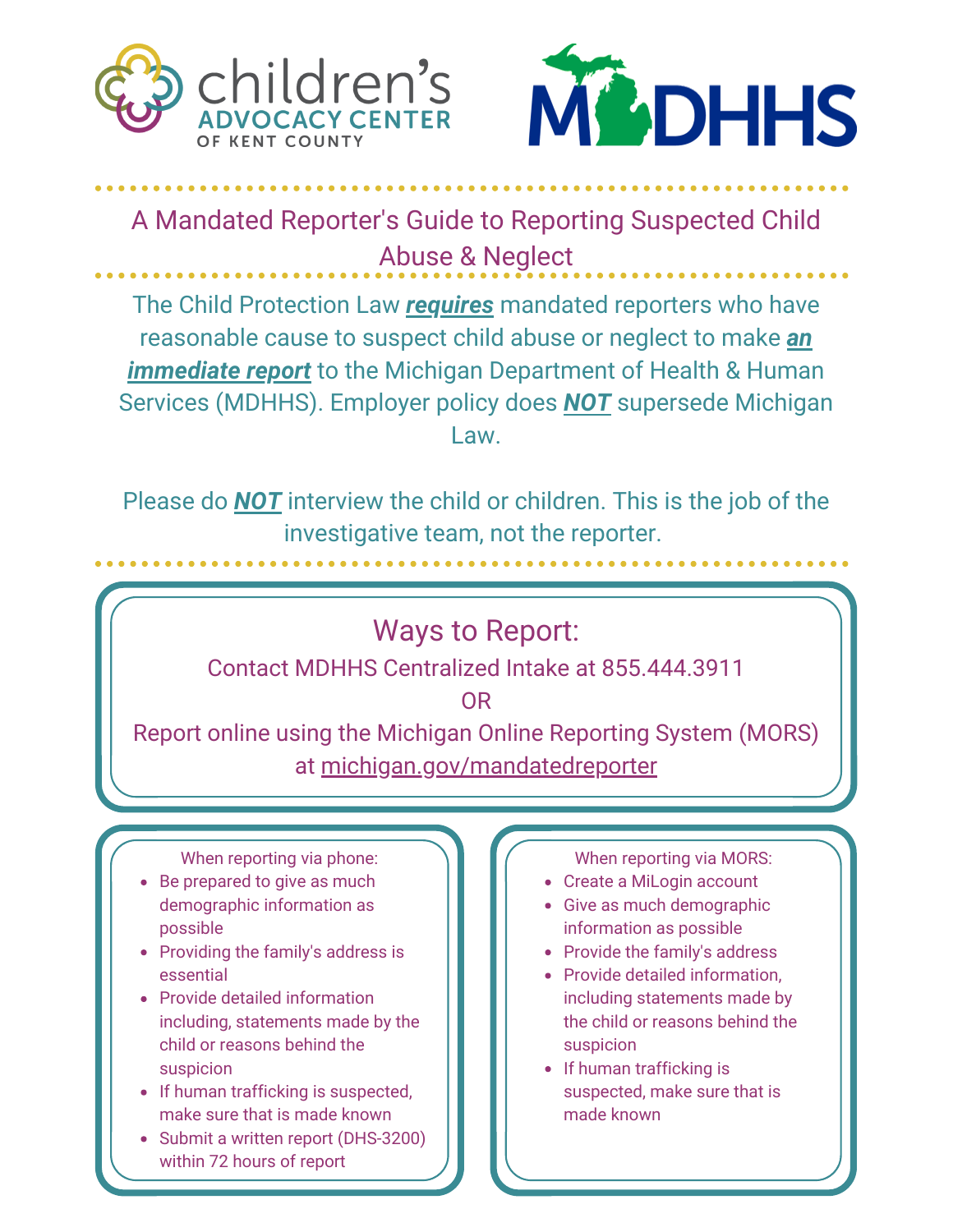



## Creating a MORS Login Account

Reporting online eliminates the requirement to fill out a DHS-3200 form. If you call the hotline to report, please fax or email the completed DHS-3200 form to centralized intake within 72 hours. Do NOT use MORS if you have already called the hotline.

- 1. Go to www.michigan.gov/mandatedreporter. Scroll down to "Online Reporting Resources" and click "Michigan Online Reporting System"
- Click the "Partnerships" option on the MI Bridges page 2.
- 3. Click "Mandated Reporters"
- 4. Register to create your MORS login

Once you have created your MORS Login account, you can simply log in and report. Any report made via the Michigan Online Reporting System acts as a DSH-3200, so no written follow-up to the original report is required.

In an emergency, contact your local law enforcement.

For questions, or if you are unsure about reporting, please contact the Children's Advocacy Center of Kent County's non-emergent line at 616.336.3233.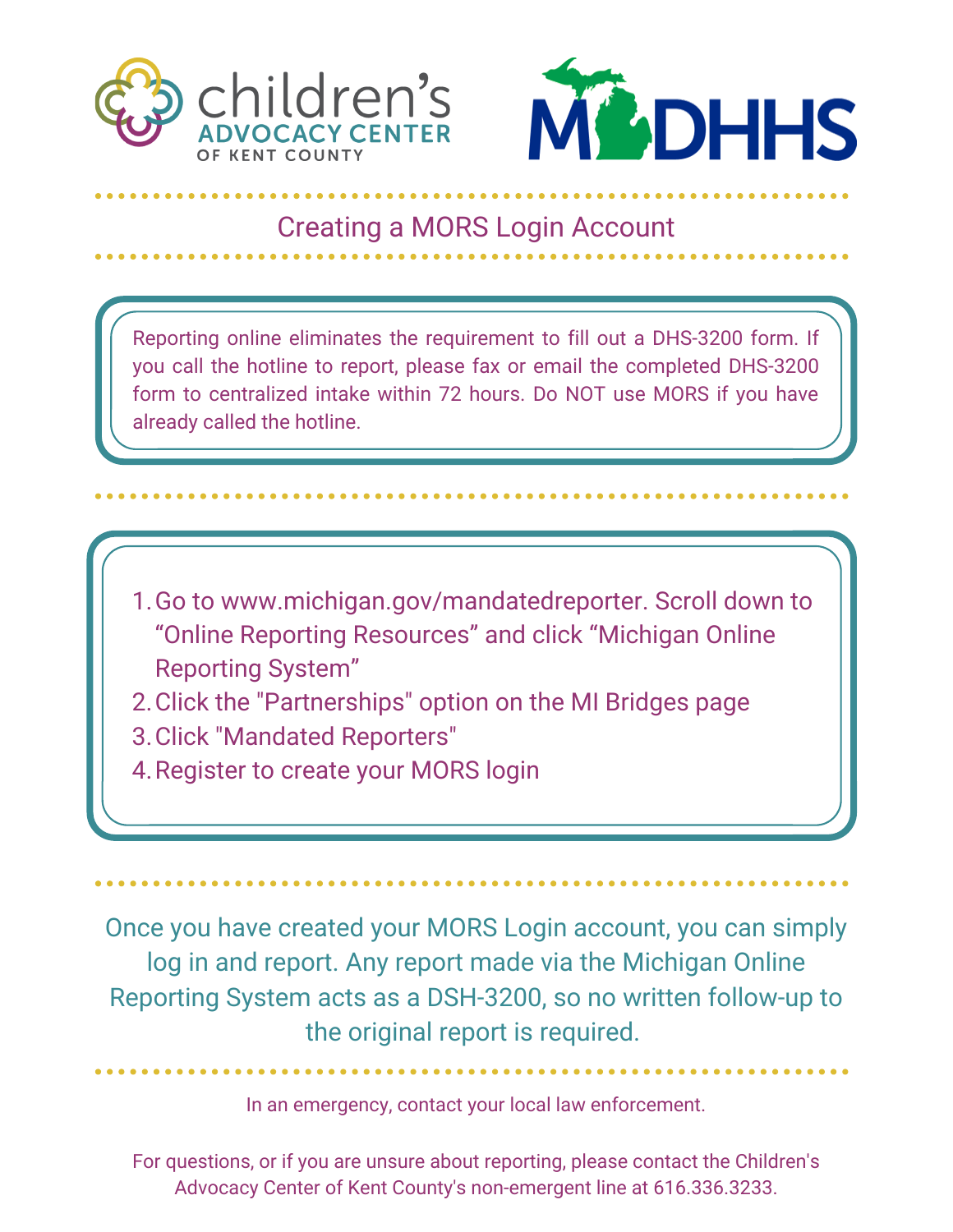## **REPORT OF ACTUAL OR SUSPECTED CHILD ABUSE OR NEGLECT**

Michigan Department of Health and Human Services

| <b>Mongan Doparanont or Hoann and Haman Corvicco</b><br>Was Complaint Phoned to MDHHS?<br>Yes<br>No<br>If yes, Intake ID $#$<br>▶<br>If no, contact Centralized Intake (855-444-3911) immediately                                                                                                                                                                                                                                                                                                                                                              |                                                                                      |                                                                                                                                                                                                                                                                                                        |                                                           |                         |                                                              |            |                   |  |  |
|----------------------------------------------------------------------------------------------------------------------------------------------------------------------------------------------------------------------------------------------------------------------------------------------------------------------------------------------------------------------------------------------------------------------------------------------------------------------------------------------------------------------------------------------------------------|--------------------------------------------------------------------------------------|--------------------------------------------------------------------------------------------------------------------------------------------------------------------------------------------------------------------------------------------------------------------------------------------------------|-----------------------------------------------------------|-------------------------|--------------------------------------------------------------|------------|-------------------|--|--|
| 1. Date<br>INSTRUCTIONS: REPORTING PERSON: Complete items 1-19 (20-28 should be completed by medical personnel,<br>if applicable). Send to Centralized Intake at the address listed on page 2.                                                                                                                                                                                                                                                                                                                                                                 |                                                                                      |                                                                                                                                                                                                                                                                                                        |                                                           |                         |                                                              |            |                   |  |  |
| 2. List of Child(ren) Suspected of Being Abused or Neglected. To insert additional rows, tab at the end of last row to create a new row.                                                                                                                                                                                                                                                                                                                                                                                                                       |                                                                                      |                                                                                                                                                                                                                                                                                                        |                                                           |                         |                                                              |            |                   |  |  |
| <b>NAME</b>                                                                                                                                                                                                                                                                                                                                                                                                                                                                                                                                                    |                                                                                      | <b>BIRTH DATE</b>                                                                                                                                                                                                                                                                                      |                                                           | <b>SOCIAL SECURITY#</b> |                                                              | <b>SEX</b> | <b>RACE</b>       |  |  |
| "Click Here and Type"                                                                                                                                                                                                                                                                                                                                                                                                                                                                                                                                          |                                                                                      |                                                                                                                                                                                                                                                                                                        |                                                           |                         |                                                              |            |                   |  |  |
|                                                                                                                                                                                                                                                                                                                                                                                                                                                                                                                                                                |                                                                                      |                                                                                                                                                                                                                                                                                                        |                                                           |                         |                                                              |            |                   |  |  |
|                                                                                                                                                                                                                                                                                                                                                                                                                                                                                                                                                                |                                                                                      |                                                                                                                                                                                                                                                                                                        |                                                           |                         |                                                              |            |                   |  |  |
| 3. Mother's Name                                                                                                                                                                                                                                                                                                                                                                                                                                                                                                                                               |                                                                                      |                                                                                                                                                                                                                                                                                                        |                                                           |                         |                                                              |            |                   |  |  |
| 4. Father's Name                                                                                                                                                                                                                                                                                                                                                                                                                                                                                                                                               |                                                                                      |                                                                                                                                                                                                                                                                                                        |                                                           |                         |                                                              |            |                   |  |  |
| 5. Child(ren)'s Address (No. & Street)                                                                                                                                                                                                                                                                                                                                                                                                                                                                                                                         |                                                                                      | 6. City                                                                                                                                                                                                                                                                                                |                                                           | 7. County               | 8. Phone No.                                                 |            |                   |  |  |
| 9. Name of Alleged Perpetrator of Abuse or Neglect                                                                                                                                                                                                                                                                                                                                                                                                                                                                                                             |                                                                                      | 10. Relationship to Child(ren)                                                                                                                                                                                                                                                                         |                                                           |                         |                                                              |            |                   |  |  |
| 11. Person(s) The Child(ren) Living With When Abuse/Neglect Occurred                                                                                                                                                                                                                                                                                                                                                                                                                                                                                           |                                                                                      |                                                                                                                                                                                                                                                                                                        | 12. Address, City & Zip Code Where Abuse/Neglect Occurred |                         |                                                              |            |                   |  |  |
| 13. Describe Injury or Conditions and Reason for Suspicion of Abuse or Neglect                                                                                                                                                                                                                                                                                                                                                                                                                                                                                 |                                                                                      |                                                                                                                                                                                                                                                                                                        |                                                           |                         |                                                              |            |                   |  |  |
| 14. Source of Complaint (Add reporter code below)                                                                                                                                                                                                                                                                                                                                                                                                                                                                                                              |                                                                                      |                                                                                                                                                                                                                                                                                                        |                                                           |                         |                                                              |            |                   |  |  |
| 01 Private Physician/Physician's Assistant<br>11 School Nurse<br>02 Hosp/Clinic Physician/Physician's Assistant<br>12 Teacher<br>03 Coroner/Medical Examiner<br>13 School Administrator<br>14 School Counselor<br>04 Dentist/Register Dental Hygienist<br>05 Audiologist<br>21 Law Enforcement<br>06 Nurse (Not School)<br>22 Domestic Violence Providers<br>07 Paramedic/EMT<br>23 Friend of the Court<br>08 Psychologist<br>25 Clergy<br>09 Marriage/Family Therapist<br>31 Child Care Provider<br>10 Licensed Counselor<br>41 Hospital/Clinic Social Worker |                                                                                      | 42 MDHHS Facility Social Worker<br>43 DMH Facility Social Worker<br>44 Other Public Social Worker<br>45 Private Agency Social Worker<br>46 Court Social Worker<br>47 Other Social Worker<br>48 FIS/ES Worker/Supervisor<br>49 Social Services Specialist/Manager (CPS, FC, etc.)<br>56 Court Personnel |                                                           |                         |                                                              |            |                   |  |  |
| 15. Reporting Person's Name                                                                                                                                                                                                                                                                                                                                                                                                                                                                                                                                    |                                                                                      | Report Code (see above) 15a. Name of Reporting Organization (school, hospital, etc.)                                                                                                                                                                                                                   |                                                           |                         |                                                              |            |                   |  |  |
| 15b. Address (No. & Street)                                                                                                                                                                                                                                                                                                                                                                                                                                                                                                                                    |                                                                                      | 15c. City                                                                                                                                                                                                                                                                                              |                                                           |                         | 15d. State 15e. Zip Code                                     |            | 15f. Phone Number |  |  |
| 16. Reporting Person's Name                                                                                                                                                                                                                                                                                                                                                                                                                                                                                                                                    | Report Code (see above)                                                              | 16a. Name of Reporting Organization (school, hospital, etc.)                                                                                                                                                                                                                                           |                                                           |                         |                                                              |            |                   |  |  |
| 16b. Address (No. & Street)                                                                                                                                                                                                                                                                                                                                                                                                                                                                                                                                    |                                                                                      | 16c. City                                                                                                                                                                                                                                                                                              |                                                           |                         | 16d. State 16e. Zip Code                                     |            | 16f. Phone Number |  |  |
| 17. Reporting Person's Name                                                                                                                                                                                                                                                                                                                                                                                                                                                                                                                                    | Report Code (see above)                                                              |                                                                                                                                                                                                                                                                                                        |                                                           |                         | 17a. Name of Reporting Organization (school, hospital, etc.) |            |                   |  |  |
| 17b. Address (No. & Street)                                                                                                                                                                                                                                                                                                                                                                                                                                                                                                                                    |                                                                                      | 17c. City                                                                                                                                                                                                                                                                                              |                                                           |                         | 17d. State 17e. Zip Code                                     |            | 17f. Phone Number |  |  |
| 18. Reporting Person's Name                                                                                                                                                                                                                                                                                                                                                                                                                                                                                                                                    | Report Code (see above)                                                              |                                                                                                                                                                                                                                                                                                        |                                                           |                         | 18a. Name of Reporting Organization (school, hospital, etc.) |            |                   |  |  |
| 18b. Address (No. & Street)                                                                                                                                                                                                                                                                                                                                                                                                                                                                                                                                    |                                                                                      | 18c. City                                                                                                                                                                                                                                                                                              |                                                           |                         | 18d. State 18e. Zip Code                                     |            | 18f. Phone Number |  |  |
| 19. Reporting Person's Name                                                                                                                                                                                                                                                                                                                                                                                                                                                                                                                                    | Report Code (see above) 19a. Name of Reporting Organization (school, hospital, etc.) |                                                                                                                                                                                                                                                                                                        |                                                           |                         |                                                              |            |                   |  |  |
| 19b. Address (No. & Street)                                                                                                                                                                                                                                                                                                                                                                                                                                                                                                                                    |                                                                                      | 19c. City                                                                                                                                                                                                                                                                                              |                                                           |                         | 19d. State 19e. Zip Code                                     |            | 19f. Phone Number |  |  |